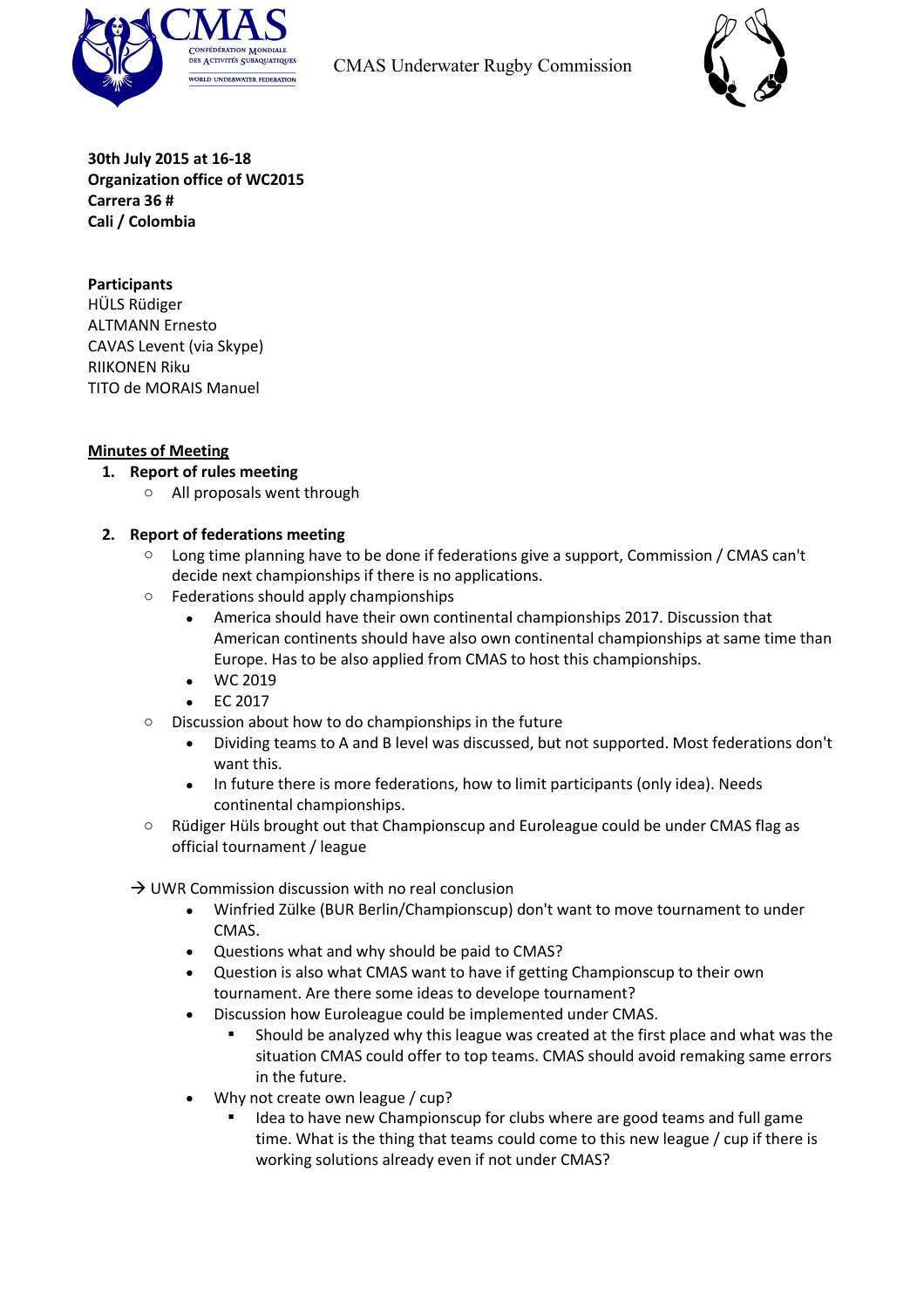# **3. Review of X. CMAS UWR World Championships in Cali**

- Venue is excellent and championships are doing mainly great
- Streaming is not working properly
- Access points are not guarded, only gates for local viewers

# **4. Championships in the future**

- o OECJ 2016 in Oslo (not applied yet)
- o EC 2017 in Sweden (not applied yet)
- o OECJ 2018 (not applied yet)
- o WC 2019 interested by USA/RSA/AUS (not applied yet)
- o Other issues
	- Long time planning that we know what will happen to next 3-4 years
	- should have public deadlines for applying championships
	- Also public information if someone has applied championships before final decision
	- Need to find a way how to publish these things easily. CMAS web pages are not maybe the best way to communicate between federations if it is the only way. Maybe solution with many access points (CMAS website, UWR Commission facebook, direct contacts by email)
	- **UWR Commission should have plans for game plan that we shouldn't do every** championships from the scratch
	- **UWR Commission have to prepare demands for LOC about Live streaming and results** service
		- **Live stream (times, score, scorer)**
		- **Results service**
		- **Results on venue (pigeon boxes, wall)**

## **Decision**

CMAS UWR Commission with CMAS BoD have to do public deadlines for applying championships, when federations should apply championships. Also when any federation will apply championships the information should be made public in CMAS website, CMAS UWR Commision Facebook group.

# **5. Guidelines for organizers of international championships**

- o Commission have to do a manual how to organize int. Championships for LOC
	- Responsible persons
	- Communication lines

# **Decision**

Riku Riikonen starts to gather old information of CMAS UWR Commission to find out what we already have.

# **6. Ranking for the next Championships**

- o Discussed in federation meeting
- o Now we have ranking based only at last championships
- o Swedish Andreas Tael has been made ranking based on football ELO-system https://en.wikipedia.org/wiki/World\_Football\_Elo\_Ratings
- o Example alltime WC male teams <http://www.tael.se/elo/index.php?alt=showScore&range=allTimeMale&sort=cmas>
- o Other example FIFA ranking https://en.wikipedia.org/wiki/FIFA\_World\_Rankings
- o Overview of some methods for ranking [http://www.phys.utk.edu/sorensen/ranking/Documentation/Sorensen\\_documentation\\_v1.pdf](http://www.phys.utk.edu/sorensen/ranking/Documentation/Sorensen_documentation_v1.pdf)
- o Maybe ranking should include last 3 championship